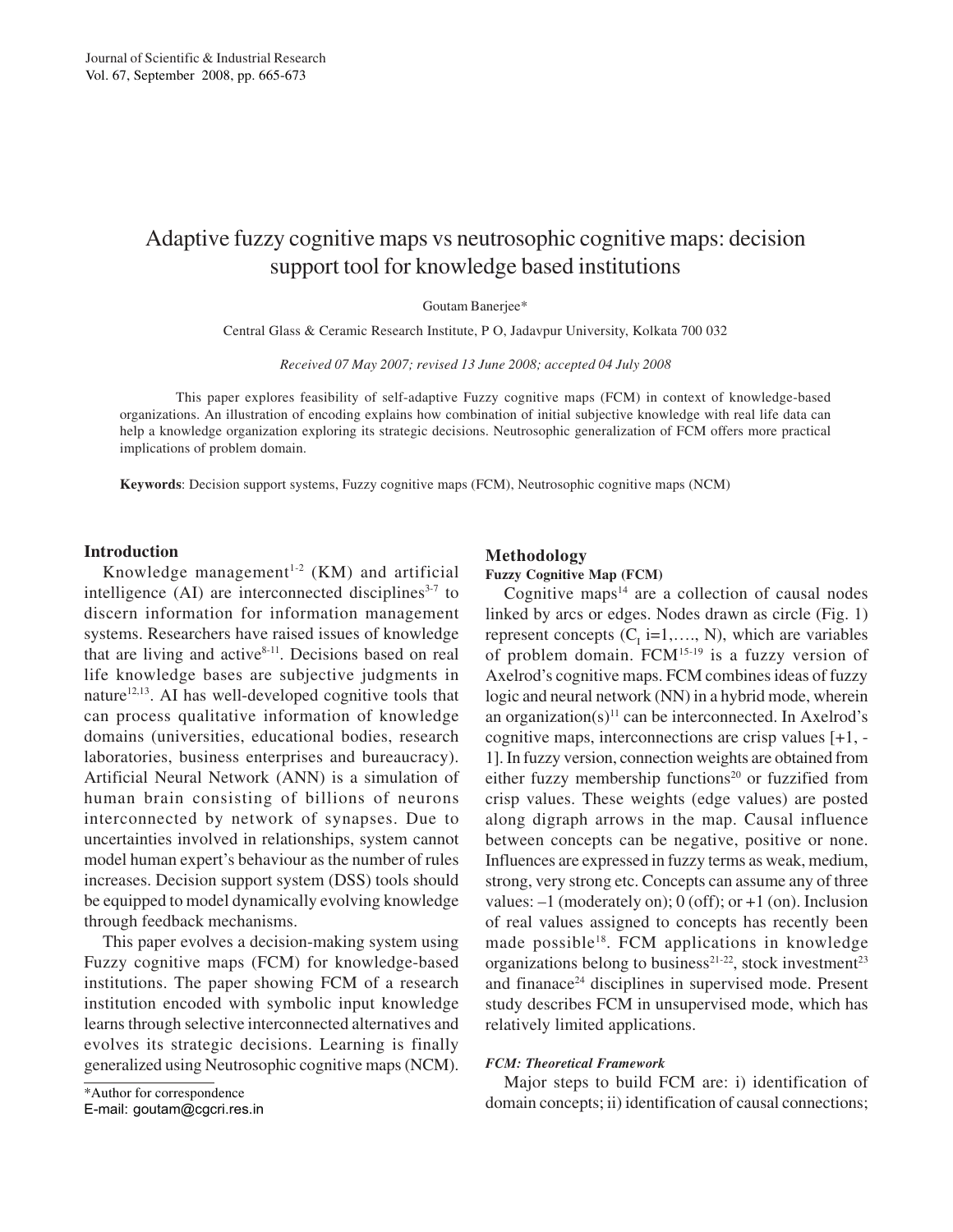

Fig. 1 – R&D domain: a) FCM; b) NCM ( $C_1$ , ECF;  $C_2$ , *SCI* journal publication;  $C_3$ , Indian journal publication;  $C_4$ , Patent filings; C<sub>5</sub>, Royalty earned; C<sub>6</sub>, Ph.D's awarded; C<sub>7</sub>, *NET/GATE* entrants)

and iii) estimation of connection weights. To estimate connection weights, Differential Hebbian Learning<sup>25,26,28,29</sup> (DHL) and Genetic methods<sup>27</sup> are used.

# *(i) DHL Paradigm*

Hebbian Learning involves a sequence of iterative runs, in which network output from previous run is mapped as their back onto the input for next run. For the system to evolve a new scenario, state vector (a set of concepts) is repeatedly passed through a matrix of connection weights, which are used to draw inferences. If E designate connection weights matrix and  $C(t)$  the state vector of concepts at time t, transformation of multiplication is written as  $C(t+1) = F[C(t), E]$ , where

F is non-linear input-output transformation function,  $C(t+1)$ is output value of concepts at time t+1. In next iteration, C (t+1) becomes input for output value of concepts at time t+2 and so on. In most practical applications, concepts are assumed to be bivalent as 0 or 1. In present study, an activation value of 0.5 (a midpoint of bivalent concepts) has been considered.

# *(ii) DHL— Mathematical Abstractions*

 $Kosko<sup>15,17,18</sup>$  was first to transplant DHL into FCM to operate in self adaptive or unsupervisory mode. Connection weight eij's denote edge values between ith and jth concepts for  $i=1,...,N$  and  $j=1,...,N$ . Edge values are altered over time steps t, t+1, t+2 and so on. Discreet version of DHL accounts for the difference in concept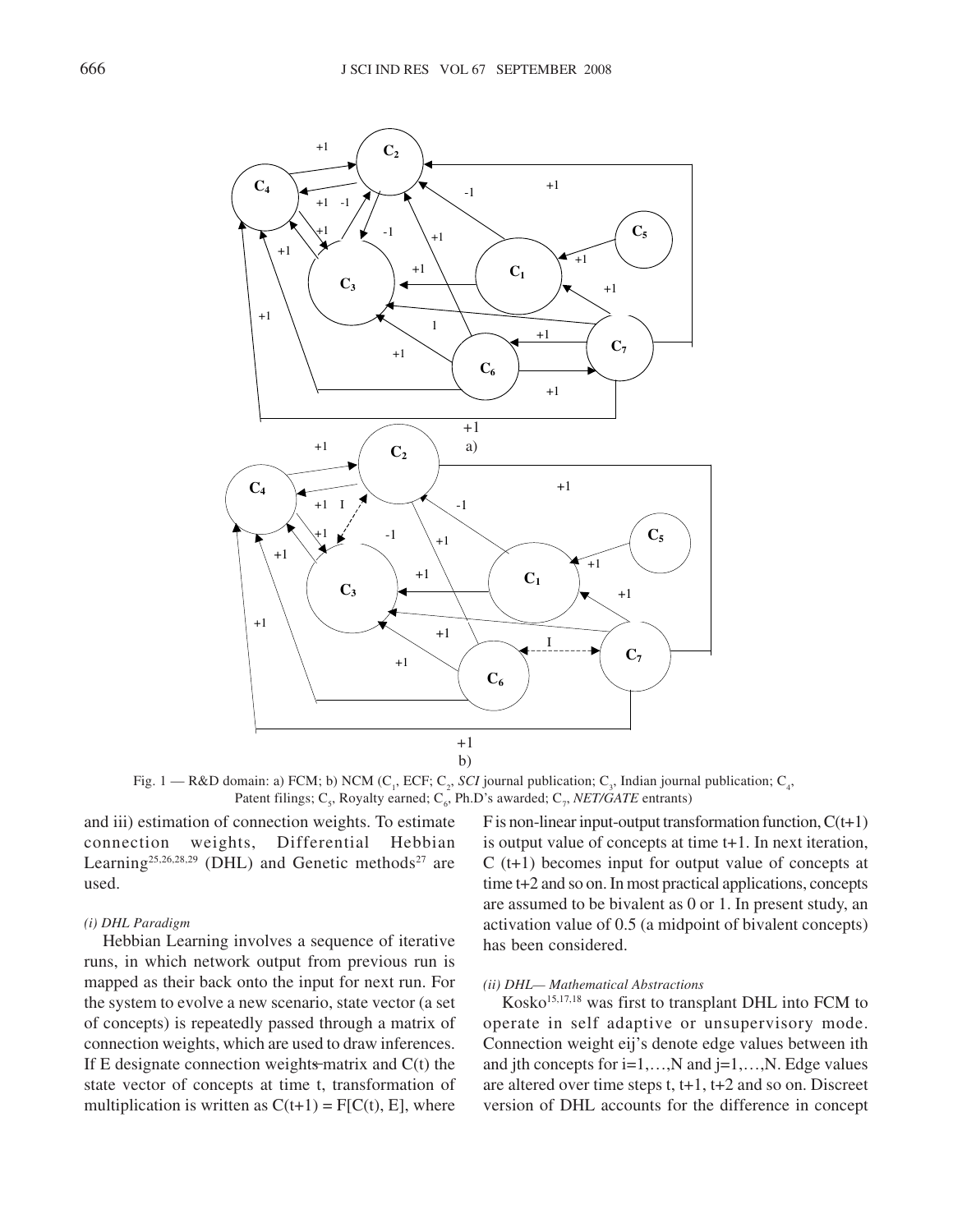| Variables                           | 1999-00        | $2000 - 01$ | 2001-02        | $2002 - 03$ | $2003 - 04$ | 2004-05 |  |
|-------------------------------------|----------------|-------------|----------------|-------------|-------------|---------|--|
| External cash flow, Rs crores       | 4.06           | 5.38        | 10.16          | 3.83        | 5.21        | 4.25    |  |
| <i>SCI</i> journal publication, No. | 41             | 36          | 46             | 43          | 55          | 58      |  |
| Indian journal publication, No.     | $\overline{4}$ | 8           | 16             | 21          | 6           | 11      |  |
| Patent filings, No.                 | 24             | 30          | 37             | 26          | 16          | 22      |  |
| Royalty earned, Rs lakhs            | 4.251          | 1.504       | 2.60           | 6.225       | 13.50       | 2.000   |  |
| Ph D's awarded, No.                 | 2              | 3           | $\overline{4}$ | 5           | 3           |         |  |
| NET/GATE entrants, No.              | $\theta$       | 2           | 11             | 5           | 10          | 7       |  |

Table  $1 -$  Time series data on R & D performance indicators based on CGCRI annual reports

values over two immediate time points as  $\Delta C_i(t) = C_i(t)$  $-C<sub>i</sub>$  (t-1). Edge values are iteratively changed as follows: if  $\Delta C$ <sub>i</sub> (t) ≠ 0,

$$
e_{ij}(t+1) = e_{ij}(t) + \mu_t [\Delta C_i(t) \Delta C_j(t) - e_{ij}(t)] \quad ...(1)
$$

If 
$$
\Delta Ci(t) = 0
$$
,  $e_{ij}(t+1) = e_{ij}(t)$  ...(2)

Where,  $\mu_t$  is learning rate and defined<sup>30</sup> as

$$
\mu_t = 0.\left[1 - \frac{t}{1.1N}\right]K \tag{3}
$$

where N, number of concepts in the map.

DHL formalism reveals that connection weights diminish exponentially on moving back as t, t-1, t-2, etc. The value of N should be such that  $\mu_t > 0$ . This arrangement fuzzifies connection weights. Besides this, DHL cannot automate connection weight estimation. Genetic and other algorithms have been proposed to get over these disadvantages<sup>27,28</sup> of DHL. However, these schemes are computationally rigorous and for accuracy purposes more relevant to control systems. Their use in DSS mode reduces qualitative emphasis of FCM<sup>31</sup>.

In present study, a simple way to combine human expert's initial assignment of crisp causal links with historical data of the problem domain has been provided to automate generation of initial causal connection weight matrix using adaptive FCM.

### **Development of Proposed FCM**

Adaptive  $FCM<sup>32</sup>$  is used with a novelty that instead of direct assignment of bivalent data to concepts, time changes in past data of the concept designated policy variables in decision domain are incorporated as concept differentials  $\Delta C_i$  (t) over time t. If there is a rise in the value of data,  $\Delta C_i$  (t) = + 1, and if there is fall,  $\Delta C_i$  (t) = - 1. In case of neither rise nor fall,  $\Delta C_i$  (t) =0. In this way, a set of past quantitative data gets transformed into trivalent data of concept differentials over successive time intervals, which can be plugged into DHL's iterative scheme for connection weight estimations. However, values of causal connections at t=0 are crisp and depend on experts' judgment. Under DHL iterative scheme, edge value eij's at t=1 will require previous knowledge of  $e_{ij}$ 's at t=0, in Eqs (1) - (3) respectively. This set of values at t=0 is provided by a matrix of crisp values of causal relations based on tacit knowledge of domain expert about concepts and their causal relations. Table 1 presents time changes in concepts over a period of 5 years.

#### **Knowledge Domain**

FCM (Fig. 1a) is designated by concepts representing variables of R&D performance indicators data of CGCRI, Kolkata. Different concepts are:  $C_i$ , external cash flow (ECF);  $C_2$ , Science Citation Indexed (SCI) journal publications;  $C_3$ , Indian journal publications (IJP);  $C_4$ , patents filing;  $C_5$ , royalty earned;  $C_6$ , Ph D's awarded; and  $C_7$ , NET/GATE qualifiers joined. Values of +1 and –1 along arrows (Fig. 1a) are crisp edge values. Concepts  $C_i$ 's i=1,..,N refer to research inputs and outputs, which are variables of problem domain. While  $C_2$ , -  $C_6$  are soft output indicators,  $C_1$  and  $C_7$  are research inputs. Indian journals refer to journals under non-SCI category. ECF is fund generated from research sponsored by the state and corporate world and *NET*/*GATE* refer to India's highly rated National Eligibility Test (NET)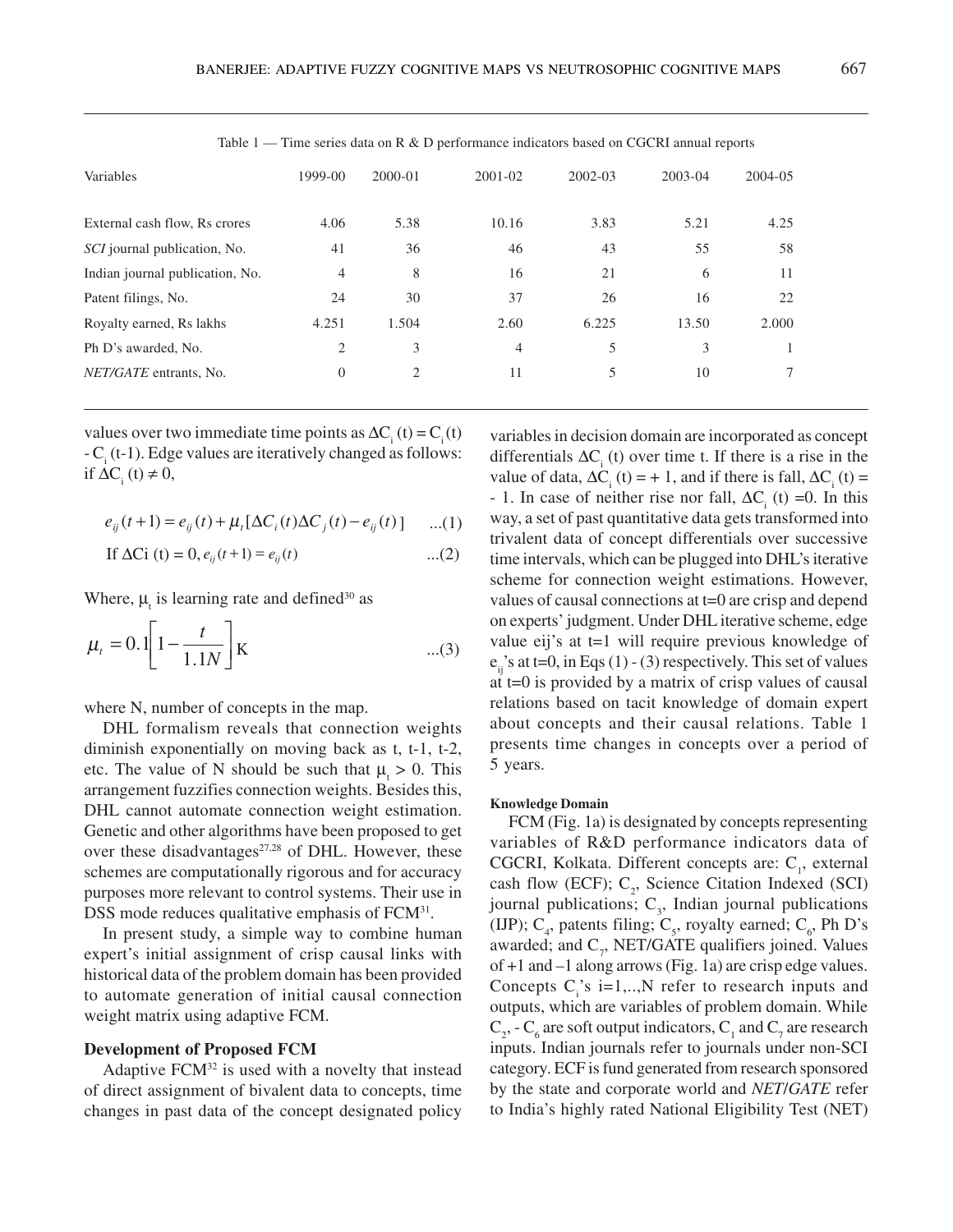in science and Graduate Aptitude Test in Engineering (GATE) streams to promote scholarships in science and technology.

FCM (Fig. 1a) explains by symbols  $(+1 \text{ and } -1)$  that  $C_2$  and  $C_3$  promote  $C_4$ , which have similar effect on causal nodes as  $C_2$  and  $C_3$  are believed to contribute to  $C_4$ . The concept  $C_5$  enhances  $C_1$ . With increase in number of  $C_7$ , domain experts believe that it is possible to keep up  $C_1$  and also promote  $C_2$  and  $C_4$  because of more manpower involvement. Rise in research entrants would consequently lead to doctoral awards. Increase in  $C_6$ would promote  $C_2$  and  $C_4$  and further attract fresh *NET/ GATE* qualifiers into the domain as doctoral success of predecessors would embolden confidence of fresher to choose the Institute as workplace for research.

There is dark side also. High level of  $C<sub>1</sub>$  implies high volume of exploratory work. Sponsors will stipulate project duration and this would leave very little quality time for project staff to produce at short notice  $C_2$  that have impact factors (IFs). Hence, increased  $C<sub>1</sub>$  will decrease  $C_2$ , which will promote  $C_3$ ; as experts believe that  $C_2$  and  $C_3$  are inversely related. Thus, bright young research entrants who are generally attracted to research in basic science may get discouraged and choose other places to pursue research of their choice. Decrease in inflow of bright research workers would lead to decline in soft outputs. With all these perceptions of domain experts, FCM will examine if it is possible to maintain a high level of soft intellectual outputs simultaneously with a heavy inflow of revenue

### **Fuzzy Edge Value Computation**

Crisp connection weight matrix imposed on problem domain is given by E, which reflects features of knowledge domain. Crisp values (-1 and +1) are initial values of connection weights assigned by experts of problem domain. Matrix is represented as  $E = [e_{ij}]$ 

|  | $\begin{array}{ccccccccc} & & & 1 & 1 & 0 & 0 & 0 & 0 \\ & & 0 & -1 & 1 & 0 & 0 \\ & & -1 & 0 & 1 & 0 & 0 \\ & & 0 & 1 & 1 & 0 & 0 \\ & & 1 & 0 & 0 & 0 & 0 \\ & & 0 & 1 & 1 & 1 & 0 \\ & & & & & 1 & 1 & 1 \\ \end{array}$ |  |  |  |
|--|-----------------------------------------------------------------------------------------------------------------------------------------------------------------------------------------------------------------------------|--|--|--|

Changes in data patterns (Table 1) are represented as concept difference  $\Delta C_i$  (t) matrix as

$$
\Delta C_{i}(t) = \begin{bmatrix}\n+1 & -1 & +1 & +1 & -1 & +1 & +1 \\
+1 & +1 & +1 & +1 & +1 & +1 & +1 \\
-1 & -1 & +1 & -1 & +1 & +1 & -1 \\
+1 & +1 & -1 & -1 & +1 & -1 & +1 \\
-1 & +1 & +1 & +1 & -1 & -1 & -1\n\end{bmatrix}
$$

With initial values of connection weights and concept difference matrix, Eqs (1) to (2) of DHL are applied to fuzzify edge value  $[e_{ii}]$  matrix over 5 years time period represented as

$$
E_1 =
$$

|  |  |  | $\begin{bmatrix} 0.271 & -0.667 & 0.725 & 0.108 & 0.020 & 0.066 & 0.271 \end{bmatrix}$  |  |
|--|--|--|-----------------------------------------------------------------------------------------|--|
|  |  |  | $\begin{bmatrix} 0.062 & 0.271 & -0.802 & 0.768 & 0.089 & -0.143 & 0.062 \end{bmatrix}$ |  |
|  |  |  | $-0.004$ $-0.802$ $+0.271$ $0.888$ $-0.031$ $0.201$ $0.004$                             |  |
|  |  |  |                                                                                         |  |
|  |  |  | $\begin{bmatrix} 0.749 & 0.089 & -0.031 & -0.143 & 0.271 & 0.039 & 0.020 \end{bmatrix}$ |  |
|  |  |  |                                                                                         |  |
|  |  |  | $\begin{bmatrix} 1.000 & 0.791 & 0.725 & 0.837 & 0.020 & 0.795 & 0.271 \end{bmatrix}$   |  |

Causal connections in  $E_1$  now become initial values for subsequent simulation. One can thus avoid use of fuzzy membership functions to define causal links between concepts.

#### **Architecture of Proposed FCM**

#### *(i) New FCM Creation*

FCM state vector at any time-year is a picture of events in the scenario being created. FCM (Fig 1a) reveals that  $C_1$  is the first component of state vector C and state [1,0,0,0,0,0,0] implies that ECF has been generated. In  $E_i$ , all diagonal elements must be set to zero to avoid self feedback. A stimulus state vector  $C<sub>1</sub>$ [1,0,0,0,0,0,1] that represents ECF generation and *NET/ GATE* qualifiers, and gives rise to future scenario or sequence of vectors is defined as

 $C1x E1 = [1, 0.124, 1.550, 1.045, 0.040,$  $0.861, 0.271] \rightarrow C2 = [1, 0, 1, 1, 0, 1, 1]$ C2 x E1=[1.17, 0.658,3.268, 2.851, - 0.095,  $1.151, 1.17$ ]  $\rightarrow$  C3=[1,1,1,1,0, 1, 1] C3 x E1=[1.232, 0.676, 2.466, 3.419, 0.059,1.008,  $1.232$ ]  $\rightarrow$  C4=[1,1,1,1,0,1,1]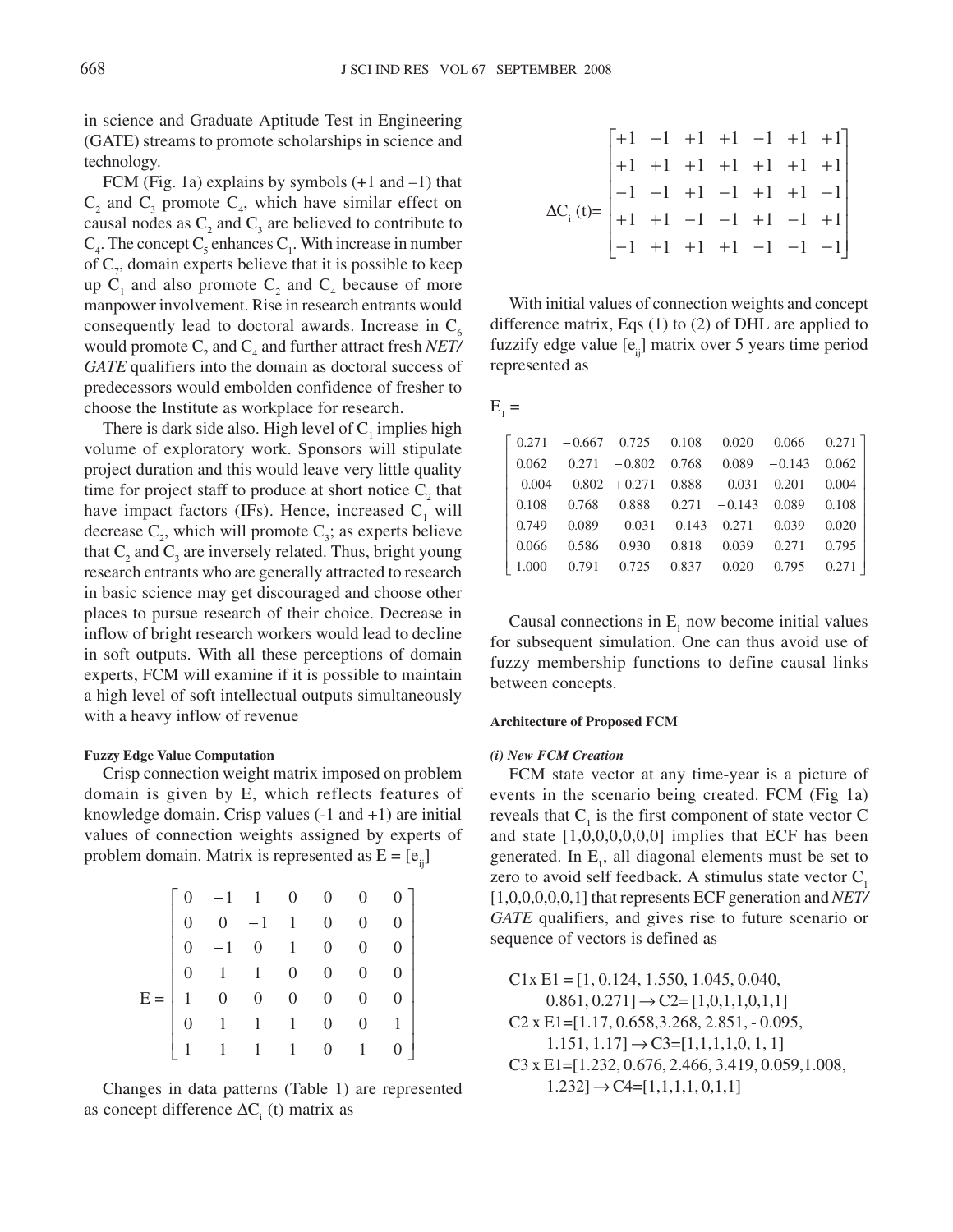Stimulus state vector  $C_1$  is repeatedly passed through matrix  $E_i$ . If elements in product matrix exceed activation value of 0.5, corresponding concepts in stimulus state vector are put on as 1; otherwise, elements remain off at zero level. In three passes, a limit vector as  $C_3 = C_4$  is reached. If  $C_1$  and  $C_7$  continue to increase,  $C_2$ ,  $C_3$ ,  $C_4$ and  $C_6$  will also continue to increase. The notion that increase in ECF will lead to decrease in soft R&D output is not true. Also, the belief that an inverse relation exists between *SCI* and Indian journal publications is not tenable Hence, organizational priority<sup>33</sup> on ECF generation can continue without any soft output being risked. If training called encoding of network is done, subsequent FCMs can reach the same limit.

### *(ii) Encoding (Simultaneous)*

FCM is fed with knowledge of a sequence of policy events so that current scenario of FCM is able to generate a new scenario. Events  $(C_1, C_2, C_4, C_6$  and  $C_7)$  can occur simultaneously and can be accentuated by new contracts of exploratory work and backlog effect of previous R&D work done would result in these parallel events. It is assumed that these events occur from values of concepts at previous time t-1, which are at zero level as follows:

 $C(t-1)$ : 0 0 0 0 0 0 0;  $C(t)$ : 1 1 0 1 0 1 1

Above encoding in DHL will generate a new edge value matrix represented as

| _ |
|---|
|   |
|   |

|  |  | $\begin{bmatrix} 0.334 & -0.552 & 0.662 & 0.186 & 0.018 & 0.147 & 0.334 \end{bmatrix}$      |  |
|--|--|---------------------------------------------------------------------------------------------|--|
|  |  | $\begin{array}{cccccc} 0.144 & 0.334 & -0.732 & 0.788 & 0.081 & -0.044 & 0.144 \end{array}$ |  |
|  |  | $-0.004$ $-0.732$ 0.247 0.811 $-0.028$ 0.184 $-0.004$                                       |  |
|  |  | $\begin{array}{cccccc} 0.186 & 0.788 & 0.811 & 0.334 & -0.131 & 0.168 & 0.186 \end{array}$  |  |
|  |  | $0.684$ $0.081$ $-0.028$ $-0.131$ $0.247$ $0.036$ $0.018$                                   |  |
|  |  | $\begin{array}{cccccc} 0.147 & 0.622 & 0.849 & 0.834 & 0.036 & 0.334 & 0.813 \end{array}$   |  |
|  |  | $\begin{array}{ rrrrrr} 1.000 & 0.809 & 0.662 & 0.851 & 0.018 & 0.813 & 0.334 \end{array}$  |  |

In E<sub>2</sub> ( $e_{72} = 0.809$ ,  $e_{74} = 0.851$  and  $e_{67} = e_{76} = 0.813$ ), weights have increased compared to their earlier values in  $E_1$ . Increase in  $C_1$  and  $C_7$  enhances the belief that there will be increase in number of  $C_2$ ,  $C_4$  and  $C_6$ .

#### *(iii) Encoding (Sequential 1)*

In this case, events do not occur in parallel but follow a time sequence, in which one is dependent on the other. As before, events are assumed to start from knowledge that the values of concepts at initial time t-1 are at zero level. Stimulus state vector is as follows:

| $C(t-1)$ : 0000000       |  |  |  |  |
|--------------------------|--|--|--|--|
| $C(t)$ : 1000001         |  |  |  |  |
| $C(t+1)$ : 1001001       |  |  |  |  |
| $C(t+2)$ : 1 0 1 1 0 0 1 |  |  |  |  |
| $C(t+3): 1 1 1 1 0 0 1$  |  |  |  |  |

At time t, concepts  $C_1$  and  $C_7$  are put on. Consequently, concept  $C_4$  gets on at time t+1 followed by  $C_3$  at t+2 and finally  $C_2$  at t +3 are put on. Connection between  $C_2$  and  $C_3$  is negative as  $e_{32} = -0.732$  in  $E_2$ . Above encoding in DHL will generate a new connection matrix  $E_3$  as

| $\begin{bmatrix} 0.324 & -0.394 & 0.500 & 0.141 & 0.014 & 0.111 & 0.324 \end{bmatrix}$           |  |  |  |
|--------------------------------------------------------------------------------------------------|--|--|--|
| $\begin{array}{ rrrrrrrrr } 0.109 & 0.300 & -0.553 & 0.595 & 0.061 & -0.033 & 0.109 \end{array}$ |  |  |  |
| $\begin{bmatrix} -0.003 & -0.553 & 0.245 & 0.613 & -0.021 & 0.139 & -0.003 \end{bmatrix}$        |  |  |  |
| $\begin{array}{cccccc} 0.141 & 0.595 & 0.613 & 0.319 & -0.099 & 0.127 & 0.141 \end{array}$       |  |  |  |
| $\begin{bmatrix} 0.517 & 0.061 & -0.021 & -0.099 & 0.187 & 0.027 & 0.014 \end{bmatrix}$          |  |  |  |
| $\begin{array}{cccccc} 0.111 & 0.470 & 0.642 & 0.630 & 0.027 & 0.252 & 0.614 \end{array}$        |  |  |  |
| $\begin{array}{ rrrrrr} 0.828 & 0.611 & 0.500 & 0.643 & 0.014 & 0.614 & 0.324 \end{array}$       |  |  |  |

In E<sub>3</sub> ( $e_{71} = 0.828$ ,  $e_{74} = 0.643$ ,  $e_{43} = 0.613$  and  $e_{32}$  = -0.553), magnitude of weights has fallen compared to their earlier values in  $E_1$ . Magnitude of link value  $(e_{32} = -0.553)$  in E<sub>3</sub> has reduced from  $e_{32} = -0.732$  in E<sub>2</sub> with time. This means that strength about the belief of inverse relation between  $C_2$  and  $C_3$  is weakened. Thus it cannot be explicitly concluded that with increase in number of papers in Indian journals, number of papers in *SCI* journals will decrease over time. DHL points that allotment of tacit knowledge,  $e_{23} = e_{32} = -1$  in E is improper. Publications, no matter in Indian or *SCI* journals, are result of human intellect and therefore the reason to think of an inverse relation between two systems is not a proper judgment. Causal link  $e_{23} = e_{32}$ should have been taken positive in initial matrix E. Thus self-adaptive FCM is able to question the judgment of domain experts, which exemplifies its intelligent computational ability.

### *(iv) Encoding (Sequential 2)*

Events in this case follow a sequence of interdependent concepts. It is again assumed that these events do occur from knowledge that initial values of concepts are at zero level.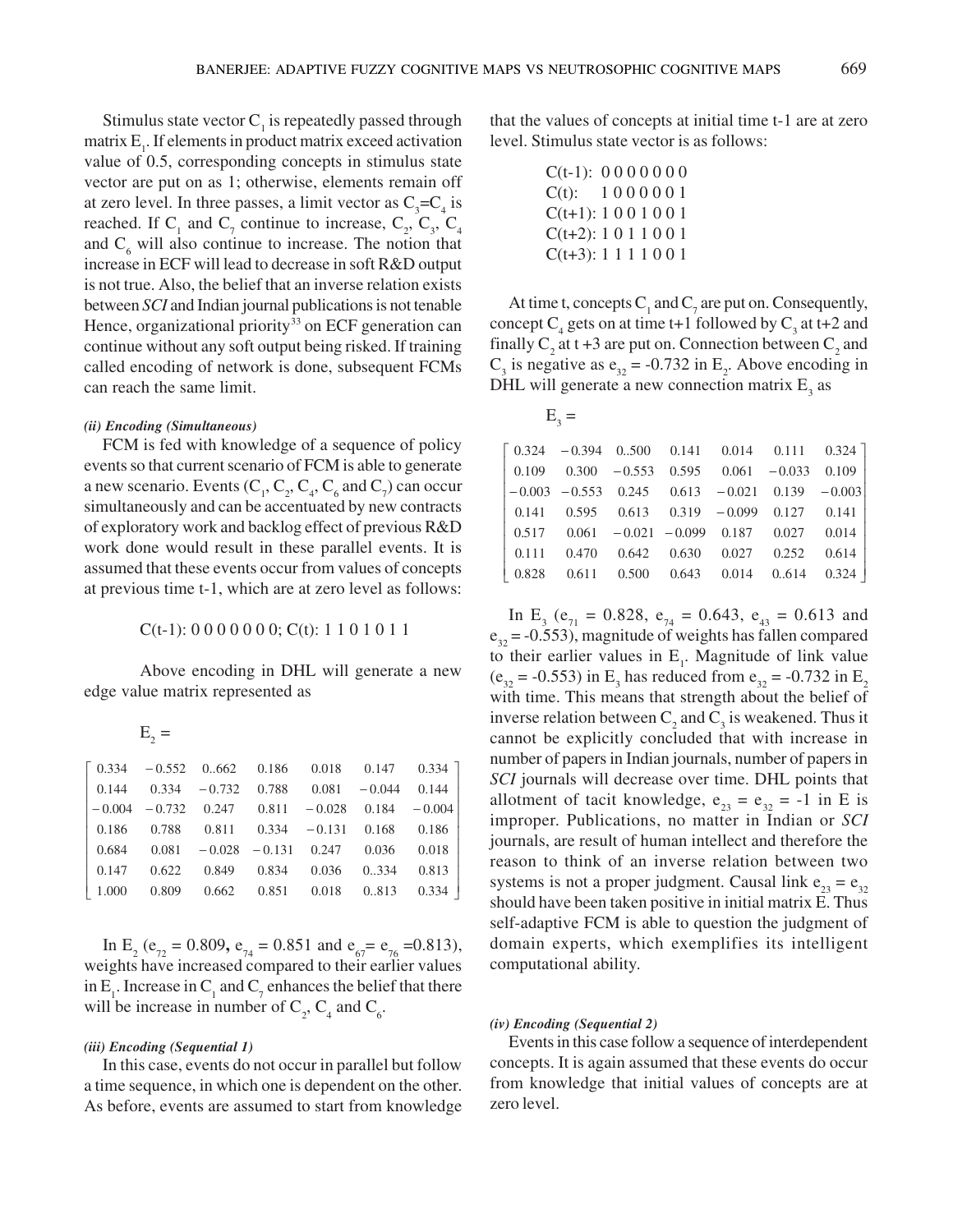| $C(t-1)$ : 0000000       |  |  |  |  |
|--------------------------|--|--|--|--|
| $C(t)$ : 1000001         |  |  |  |  |
| $C(t+1)$ : 1001001       |  |  |  |  |
| $C(t+2)$ : 1 0 1 1 0 0 1 |  |  |  |  |
| $C(t+3): 1 0 1 1 0 1 1$  |  |  |  |  |
| $C(t+4)$ : 1011011       |  |  |  |  |

Here, sequence of events is  $C_1$  and  $C_7$  at t followed by  $C_4$  at t+1,  $C_3$  at t+2,  $C_6$  at t+3 followed by recruitment of fresh batch of  $C_7$  at t+4 occur sequentially. Above encoding in DHL rule will generate a new matrix  $E_4$  of causal connections as

 $E_{4} =$ 

|       |  | $\begin{bmatrix} 0.306 & -0.287 & 0.365 & 0.103 & 0.010 & 0.081 & 0.306 \end{bmatrix}$ |  |
|-------|--|----------------------------------------------------------------------------------------|--|
|       |  | $0.079$ $0.219$ $-0.403$ $0.434$ $0.044$ $-0.024$ $0.079$                              |  |
|       |  | $-0.002$ $-0.403$ 0.235 0.447 $-0.015$ 0.101 $-0.002$                                  |  |
|       |  | $0.103$ $0.434$ $0.447$ $0.296$ $-0.072$ $0.093$ $0.103$                               |  |
|       |  | $0.377$ $0.044$ $-0.015$ $-0.072$ $0.136$ $0.020$ $0.010$                              |  |
| 0.081 |  | 0.343 0.468 0.459 0.020 0.230 0.448                                                    |  |
|       |  | $\begin{bmatrix} 0.673 & 0.446 & 0.365 & 0.469 & 0.010 & 0.448 & 0.306 \end{bmatrix}$  |  |

In E<sub>4</sub> ( $e_{71} = 0.673$ ,  $e_{72} = 0.446$ ,  $e_{74} = 0.469$  and  $e_{67} = e_{76}$  $= 0.448$ ), magnitude of weights has further fallen compared to their earlier values in  $E_3$ . Thus, with increase in fund and manpower, the belief that publication in Indian journals will increase followed by increase in Ph D is weakened. Hence, result produced by  $\mathsf{E}_{\mathsf{2}}$  only leads to a reasonable position as concerned weights increase and strengthen belief that if level of ECF and *NET/GATE* entrants increase, number of publications in *SCI* journals would also increase along with number of Ph D awards.

As before, all diagonal elements in  $E_4$  are set at zero to avoid feedback. A stimulus state vector C1=[1,0,0,0,0,0,1] represents  $C_1$  and  $C_7$  in symbolic terms of unity and as resultant stimulus state vector is repeatedly passed through  $E_4$ , the sequence of state vectors obtained is

# C1x E4 = [0.673, 0.159, 0.730,0.572,0.020,0.529,0.612]  $\rightarrow$  C2= [1,0,1,1,0,1,1]

- $C2x E4 = [0.754, 0.53, 1.645, 1.465, 0.03, 0.650, 0.855]$  $\rightarrow$  C3= [1,0,1,1,0,1,1]
- C3x E4 = [0.934, 0.533, 1.242, 1.912, 0.03,0.699,0.934]  $\rightarrow$  C4= [1,0,1,1,0,1,1]

State vectors  $C_4 = C_2$  implies that new scenario after 3 sets of encoding has repeated limit vector attained by FCM before encoding. This means that new scenario of FCM has learned to repeat the limit obtained by old scenario of FCM. This has helped in current decisionmaking. The decision is that given a fleet of bright research scholars and ECF on hand, it is possible to produce soft performance outputs in terms of publications in ´:*SCI* and Indian journals, Patent filings, Ph D awards and entry of fresh *NET/GATE* qualifiers. Tacit notion of inverse relationship between publications indexed in *SCI* and Indian journals cannot be proved explicit. On contrary, limit vector C**4** suggests that both these concepts can be concurrent. Mandate of *NET/ GATE* qualifiers for the organization to be right place to pursue their research career is brought to focus. These points also reveal that it is not exploratory research but the right choice of exploratory problems, which makes the difference in quality of research performance.

### **Neutrosophic Cognitive Maps (NCM)**

A Neutrosophic treatment of the problem is carried out to generalize results. The notion of neutrosophic logic created by Florentin Samarandache<sup>34</sup> is an extension of fuzzy logic, in which indeterminacy is included. Indeterminacy will be introduced into causal relationships between some of concepts of FCM. This is a generalization of FCM and the structure is called Neutrosophic Cognitive Maps (NCM)<sup>35</sup>. An NCM (Fig. 1b) is a neutrosophic directed graph with indeterminate casualties between concepts as edges. Let  $C_1, C_2, \ldots, C_n$  denote n concepts, where it is assumed that each concept is a neutrosophic vector. So a concept  $C_i$  will be represented by  $x_k$  where  $x_k$ 's are zero or one or I;  $x_k = 1$  means that  $C_k$  is in on state,  $x_k = 0$  means, it is in off state, and  $x_k = I$  means, the concept state is an indeterminate at that time or in that situation.

Like FCM, directed edge  $e_{ij}$  from  $C_i$  to  $C_j$  denotes causality of concept called connections. Every edge in NCM is weighted with a number in the set  $\{-1, 0, 1, I\}$ . If  $C_i$  does not have any effect on  $C_i$ ,  $e_{ij} = 0$ ; if  $C_i$  causes increase (or decreases) as  $C_j$  increase (or decrease),  $e_{ij} = 1$ ; if C<sub>i</sub> causes increase (or decreases) as Cj, decrease (or increase),  $e_{ij} = -1$ , and if effect of  $C_i$  on  $C_j$ is indeterminate,  $e_{ij} = I$ . With  $C_1, C_2, \ldots, C_n$  as concepts of NCM, that have feedback, let N(E) be associated neutrosophic adjacency matrix. Hidden pattern is to be found when  $C<sub>1</sub>$  is switched on. An input is given as vector  $A_1 = (1, 0, 0, \dots, 0)$ , the data is passed through matrix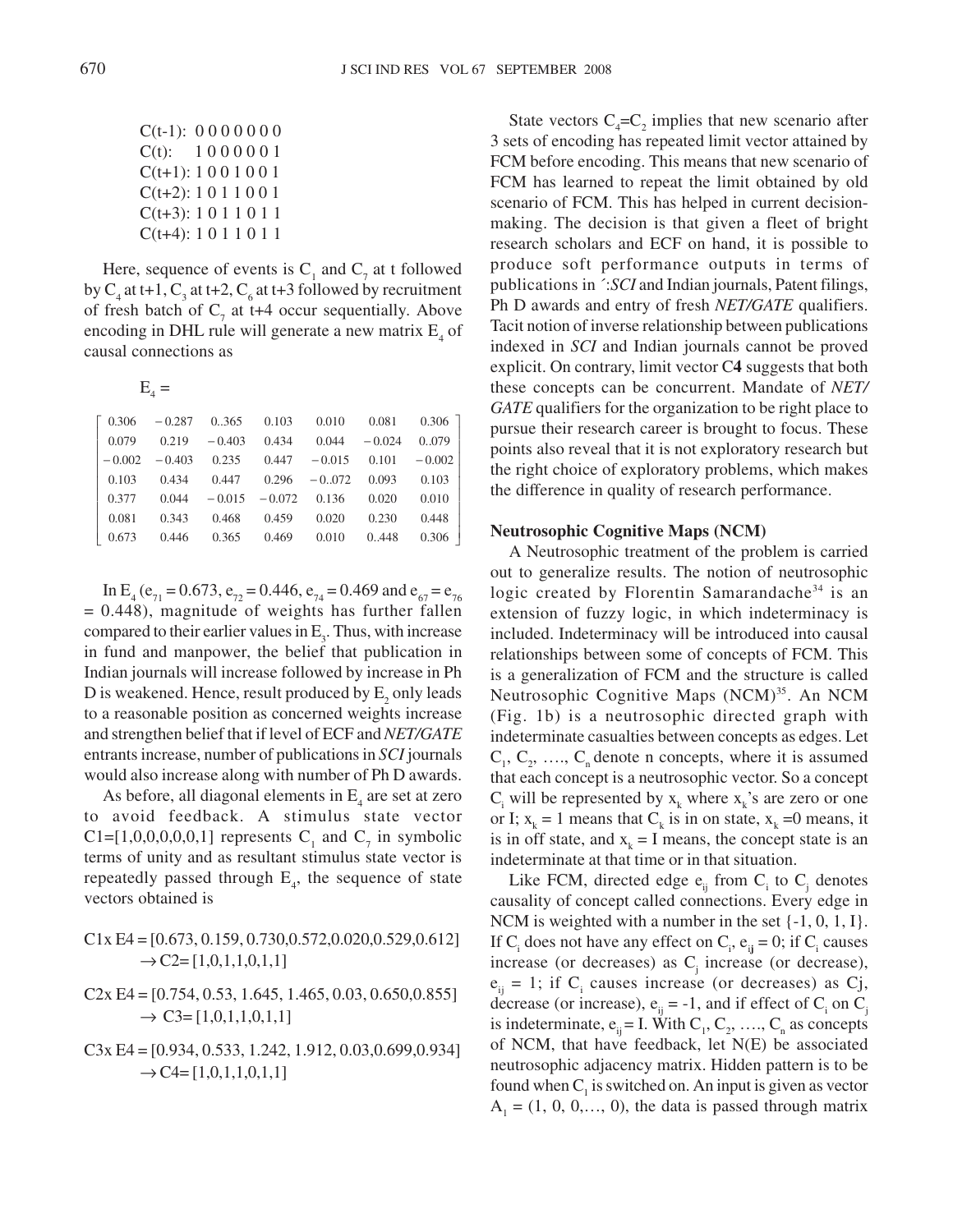N(E), which is done by multiplying  $A_1$  by matrix. Let  $A_1$  $x \in N$  (E) =  $(a_1, a_2,..., a_n)$  with threshold operation by replacing  $a_i$  by 1 if  $a_i > k$  and  $a_i$  by 0 if  $a_i < k$  (k – a suitable positive integer) and  $a_i$  by I if  $a_i$  is not an integer. It is then updated. Concept  $C<sub>1</sub>$  is included in updated vector by making first coordinate as 1 in resulting vector. Suppose  $A_1$  x N (E) =  $A_2$ , then  $A_2$  x N(E) is considered and same procedure is repeated. This is continued till a limit cycle or a fixed point is arrived.

### **Working of NCM**

It is assumed that the connection between concepts  $C_2$  and  $C_3$  and that between  $C_6$  and  $C_7$  are indeterminate. NCM is utilized to examine effect of indeterminate nature of relationship**s** on problem domain. The conclusion that doctoral successes of NET/GATE students will attract more bathes of NET/GATE fresher is not within management control. Such a conclusion may prove its falsity; hence this relation is also treated as indeterminate. Neutrosophic adjacency matrix is written as

$$
N(E) = \begin{bmatrix} 0 & 1 & 1 & 0 & 0 & 0 & 0 \\ 0 & 0 & I & 1 & 0 & 0 & 0 \\ 0 & I & 0 & 1 & 0 & 0 & 0 \\ 0 & 1 & 1 & 0 & 0 & 0 & 0 \\ 1 & 0 & 0 & 0 & 0 & 0 & 0 \\ 0 & 1 & 1 & 1 & 0 & 0 & I \\ 1 & 1 & 1 & 1 & 0 & I & 0 \end{bmatrix}
$$

Since FCM has proved that increased  $C_1$  would lead to increase in  $C_2$ , connection weight between these concepts in matrix N(E) is treated as  $e_{12} = e_{21} = +1$ . Now, an instantaneous stimulus vector is defined as  $A_1 =$ [1,0,0,0,0,0,1], which indicates that increased  $C_1$  would attract  $C_{\gamma}$ . The effect of  $A_1$  on neutrosophic system N(E) is given by

$$
A_1 \times N(E) = [1, 2, 2, 1, 0, I, 0] \rightarrow A_2
$$
  
= [1, 1, 1, 1, 0, I, 1]  

$$
A_2 \times N(E) = [1, 2I + 3, 2I + 3, I + 3, 0, I, I^2] \rightarrow A_3
$$
  
= [1, 1, 1, 1, 0, I, 1] =  $A_2$ 

Here  $I^2 = I$  and neutrosophic system has converged to a fixed point in just three passes. Vector  $A_2$  suggests that if  $C_1$  and  $C_7$  concepts are kept on the concepts  $C_2$ ,  $C_3$ ,  $C_4$  will be on state while concept  $C_5$  will be off state. However, advent of  $C_7$  fresher does not give indication that they would lead to their doctoral success, as  $C_6$ concept in  $A_3$  is indeterminate. Hence, influx of bright researchers does not ensure that number of Ph D awardees will increase. Again an instantaneous vector is defined as  $A_1 = [1, 0, 0, 0, 0, 1, 0]$ . Effect of increased  $C_1$ and  $C_6$  would be examined especially on fresh  $C_7$ . Effect of  $A_1$  on neutrosophic system N(E) is given by

$$
A_1 \times N(E) = [ 0, 2, 2, 1, 0, 0, I] \rightarrow A_2
$$
  
= [ 1, 1, 1, 1, 0, 1, I]  

$$
A_2 \times N(E) = [ I, 2I + 3, 2I + 3, I + 3, 0, I^2, I] \rightarrow A_3
$$
  
= [ 1, 1, 1, 1, 0, 1, I] = A<sub>1</sub>

Neutrosophic system has converged to fixed point in just two passes and vector  $A_1$  suggests that result is same as before. However, doctoral success of NET/GATE qualifiers does not give indication that fresh batch of NET/GATE qualifiers would be motivated by success of their predecessors. Concept  $C_7$  in  $A_3$  remain indeterminate. Hence, NCM has proved that increased Ph.D output does not ensure inflow of bright youngsters to the organization. Again an instantaneous vector is defined as  $A_1 = [1,1,0,0,0,0,0]$ . Effect of concepts  $C_1$ and  $C_2$  is examined on neutrosophic system. Effect of  $A_1$  on neutrosophic system N(E) is given by

$$
A_1 x N(E) = [ 0, 1, I+1, 1, 0, 0, 0] \rightarrow A_2
$$
  
= [ 1, 1, 1, 1, 0, 0, 0]  

$$
A_2 x N(E) = [I, I+2, I+2, 2, 0, 0, 0] \rightarrow A_3
$$
  
= [ 1, 1, 1, 1, 0, 0, 0] = $A_1$ 

State vector  $A_1$  indicates that strategy of increased  $C_1$ coupled with  $C_2$  will put the concepts  $C_3$ ,  $C_4$  on state while  $C_5$  will put off. However, this strategy will not produce Ph D output and attract NET/GATE qualifiers. If an input vector is defined as  $A_1 = [1, 0, 0, 0, 0, 0, 0]$ , effect of concept  $C_1$  on neutrosophic system will produce same result. Effect of  $A_1$  on neutrosophic system  $N(E)$  is given by

$$
A_1 x N(E) = [ 0, 1, 1, 0, 0, 0, 0 ] \rightarrow A_2
$$
  
= [ 1, 1, 1, 0, 0, 0, 0]  

$$
A_2 x N(E) = [ 0, I+1, I+1, 2, 0, 0, 0 ] \rightarrow A_3
$$
  
= [ 1, 1, 1, 1, 0, 0, 0]  

$$
A_3 x N(E) = [0, I+2, I+2, 2, 0, 0, 0 ] \rightarrow A_4
$$
  
= [ 1, 1, 1, 1, 0, 0, 0] = A<sub>3</sub>

While FCM suggested that it is not exploratory or applied research rather the choice of problems, which would lead to high number of Ph D's that would further motivate NET/GATE qualifiers to join Institute as right place for research, NCM has proved that it is not the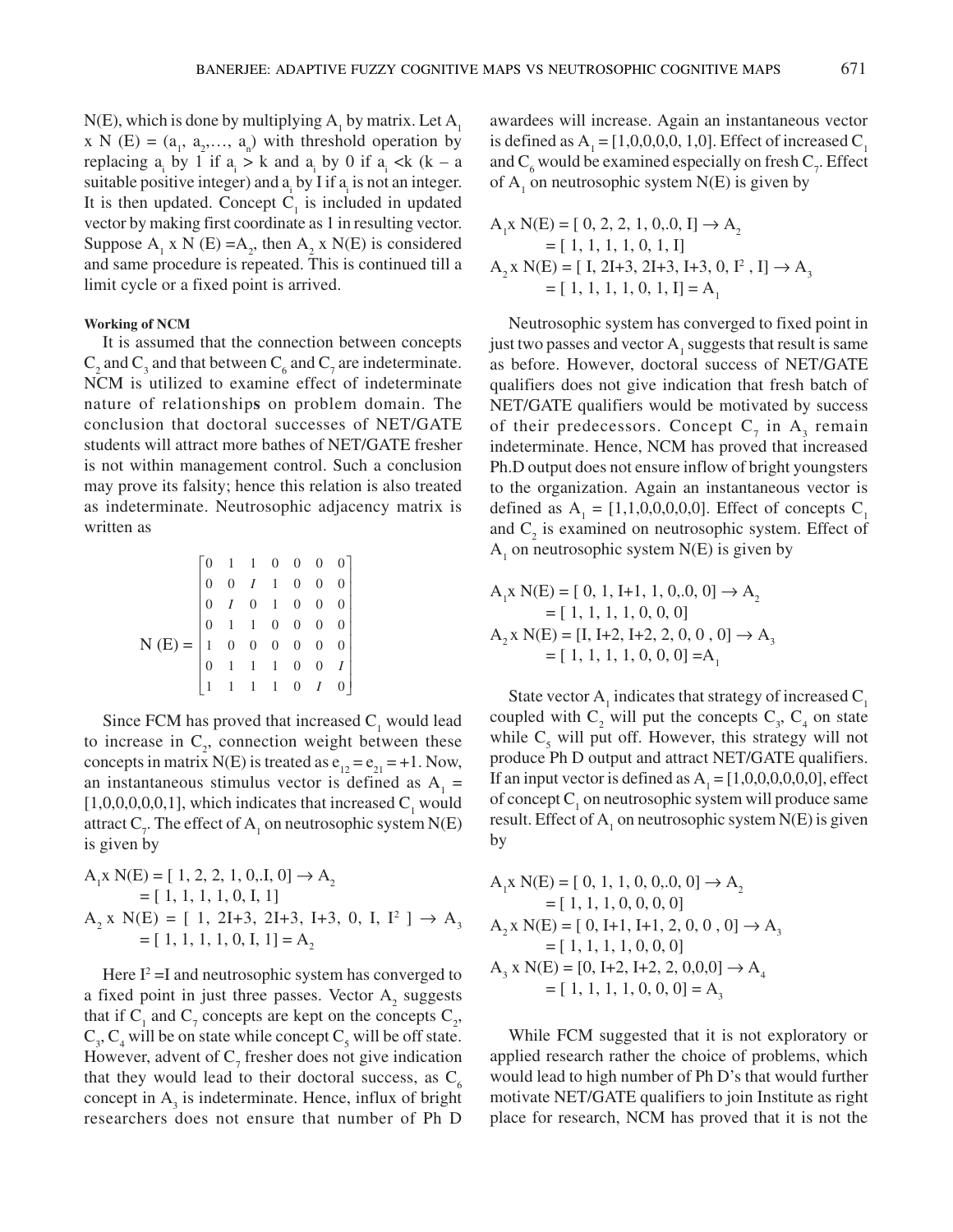choice of problem but the choice of profession that could make the difference. A fresh batch of bright researchers may join research but may not complete their research as proven by indeterminate components of resulting state vectors. They may opt for other professions ushered in by globalization. It is true that young people are motivated by glamour of managerial positions in corporate jobs because of large pay packets. The results offered by NCM appear more practical and pervasive. Injection of indeterminacy into few relationships between concepts of problem domain is able to create difference in the results and their implications.

## **Conclusions**

Self-adaptive FCM can be used as a decision support tool for conducting qualitative studies of knowledge based organizations in situations where knowledge domain is tacit or unstructured. The paper serves to reproduce fixed point limit of an R&D institution after neuro-fuzzy formulation of organization has been simultaneously and sequentially encoded with knowledge in a decision support mode. Soft intellectual output can be sustained even with high level of revenue generation. Organization can reproduce its desired state under changed context, as connection weights between concepts of FCM are trained and adapted to knowledge inputs of empirical data and experts' belief. However, FCM cannot handle real life indeterminacy. NCM can serve such purpose. NCM reveals that it is possible to sustain soft intellectual outputs with high ECF generation. However, question on choice of research organizations by NET/GATE qualifiers remains indeterminate. Even if these research entrants join organization, ultimately rise in number of successful Ph D's would still remain indeterminate. Thus, it is not the choice of research problem but the choice of research profession that is a critical factor. Results by NCM are therefore more practical. Such a result could be achieved because two pairs of causal relations in NCM were contemplated indeterminate.

### **Acknowledgements**

Author thanks Director, CGCRI for permission to publish the paper and Dr D K Bhattacharya, Head, PMD, CGCRI, for constant encouragement.

# **References**

Wiig K, Knowledge Management Foundations: Thinking about Thinking – How People and Organizations Create, Represent and Use Knowledge (Schema Press, Texas) 1993, 471.

- 2 Courtney J F, Decision making and knowledge management in inquiring organizations: toward a new decision-making paradigm for DSS, *Decision Support Syst*, **31** (2001) 17-38.
- 3 Haeley P, Exploring synergies between knowledge management and case based reasoning, in *American Association for Artificial Intelligence Workshop* (American Association for Artificial Intelligence, California) 18-19 July 1999.
- 4 Noh J B, Lee K C, Kim J K, Lee J K & Kim S H, A case based reasoning approach to cognitive map-driven tacit knowledge management, *J Expert System Applications*, **19** (2000) 249- 259.
- 5 Smith R G & Farquhar A, The road ahead for knowledge management: An AI perspective, *Winter*, **21** (2000) 17-40.
- 6 Liebowitz J, *Building Organizational Intelligence: A Knowledge Management Primer* (CRC Press, ca Raton, Florida) 2000, 160.
- 7 Metaxiotis K, Ergazakis K, Samouilidis E & Psarras J, Decision support through knowledge management: the role of the artificial intelligence, *Inform Manage & Compu Security*, **11** (2003) 216-221.
- 8 Walsh J P & Ungson G R, Organizational memory, *Acad Manage Rev*, **16** (1991) 57-91
- 9 Bannon L J & Kuutti K, Shifting perspectives on organizational memory: from storage to active remembering, in *Proc. 29th Hawaii Int Conf Syst Sci* (Institute of Electrical and Electronics Engineers, Wailea, HI, USA) 1996, 156-167.
- 10 Guerrero L A & Pino Jose A, Understanding organizational memory, *Interact Compu*, **8** (1996) 299-310.
- 11 Huber G P, A theory of the effects of advanced information technologies on organizational design, intelligence and decision making, *Acad Manage J*, **15** (1990) 47-71.
- 12 Nonaka I, A dynamic theory of organizational knowledge creation, *Org Sci*, **5** (1994) 14-37
- 13 Bhatt G D & Zaveri J, The enabling role of decision support systems in organization learning, *Decision Support Syst*, **32** (1997) 297-309.
- 14 Axelrod R, *Structure of Decision: The Cognitive Maps of Political Elites* (Princton University Press, New Jersey) 1976, 404.
- 15 Kosko B, Differential Hebbian learning, in *Proc AIP Conf 151(*American Institute of Physics, New York) 1986, 265-270.
- 16 Kosko B, Fuzzy cognitive maps, *Int J Man-Machine Stud*, **24** (1986) 65-75.
- 17 Kosko B, Hidden patterns in combined and adaptive knowledge networks, *Int J Approx Reason*, **2** (1988) 377-393.
- 18 Kosko B, *Neural Networks and Fuzzy Systems* (Prentice Hall, New Jersey) 1992, 480-p.
- 19 Kosko B, *Fuzzy Engineering* (Prentice Hall, New Jersey) 1997, 549p.
- 20 Klir G J & Folger T A, *Fuzzy Sets, Uncertainty And Information* (Prentice Hall, New Delhi) 1991, 65-106.
- 21 Kang I, Lee S & Choi J, Using fuzzy cognitive map for the relationship management in airline service, *Expert Syst Applications*, **24** (2004) 545-555.
- 22 Xirogiannis G & Glykas M, Fuzzy cognitive maps in business analysis and performance-driven change, *IEEE Trans Eng Manage*, **51** (2004) 334-351.
- 23 Lee K C & Kim H S, A fuzzy cognitive map based bidirectional inference mechanism: an application to stock investment